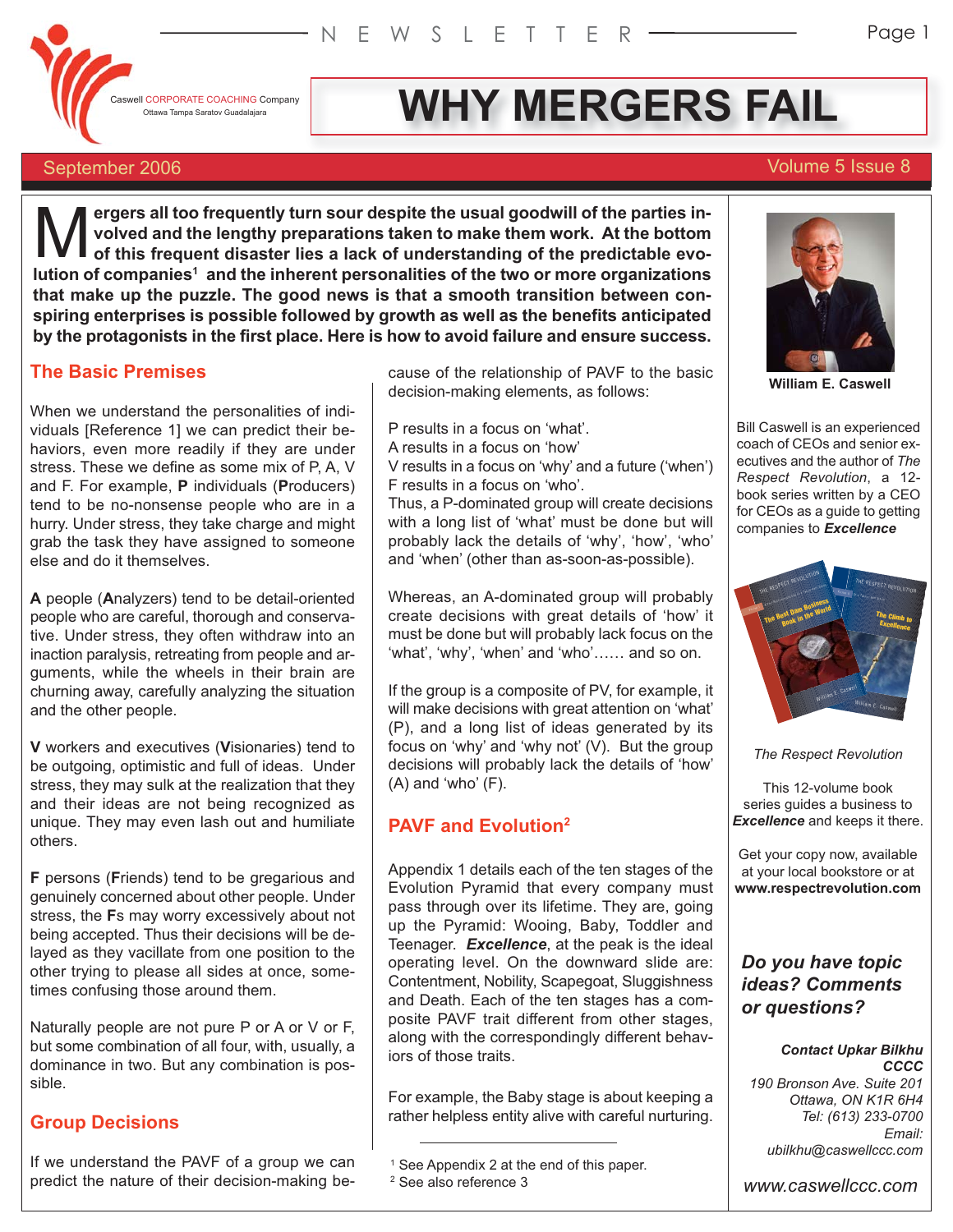Just as with a human infant, it demands constant attention and action (**P**) without time for the organizing details typical of **A**; if the baby is hungry it is fed right away without concern for the niceties of the meal – no layout of table-setting, no rearranging of the dining area; it's all about feeding the infant as quickly as possible to arrest its scream for attention. There is no time for **V**, fantasies, ideas or abstracting about the college that baby will attend but only the reality of satisfying the baby's immediate hunger needs. **F** is gone too; mother stops socializing with other adults, gets immediately off the phone if baby cries as she concentrates and focuses on the needed task. The profile for a mother in the baby stage is **P**AVF; that is, it is mostly **P**.

With the enterprise at the Baby stage, the profile is also **P**AVF, that is, mostly **P**. It is also about keeping a rather helpless entity alive with careful nurturing – usually of getting enough contracts in the door and managing its delicate hunger for cash. Just as with a human infant, it demands constant attention (cash flow) and action - sales (**P**) without time for the organizing details typical of **A**. When the Baby is hungry for money (payroll will not be met), it is fed right away without concern for the niceties of the  $P$  &  $L$  – no complex financial analyses, no arranging of a long list of priorities; it's all about the immediate feeding the infant enterprise as quickly as possible to arrest its scream for attention (cash). There is little time for **V**, fantasies, ideas or abstracting about the great plans for the corporation's future but only the reality of satisfying the Baby's immediate sales or cash needs. **F** is gone too; the founder is demanding of others in the enterprise and is not as careful about talking or listening to associates other than barking out orders to ensure the urgent feeding task is achieved.

#### **Who buys whom?**

The sketch below shows the most typical merger scenarios, that mergers (or acquisitions) are based on mature organizations choosing to buy developing companies. Of course, any combination of buyers and sellers is possible during an acquisition; anyone can buy anyone.

Let us begin the story with the situation in which *Excellence***, Contentment** and **Nobility** companies tend to buy **Baby** and **Toddler** enterprises (shown in the two boxes), which are the more common occurrences. We'll address the other possibilities later, but to a lesser extent.

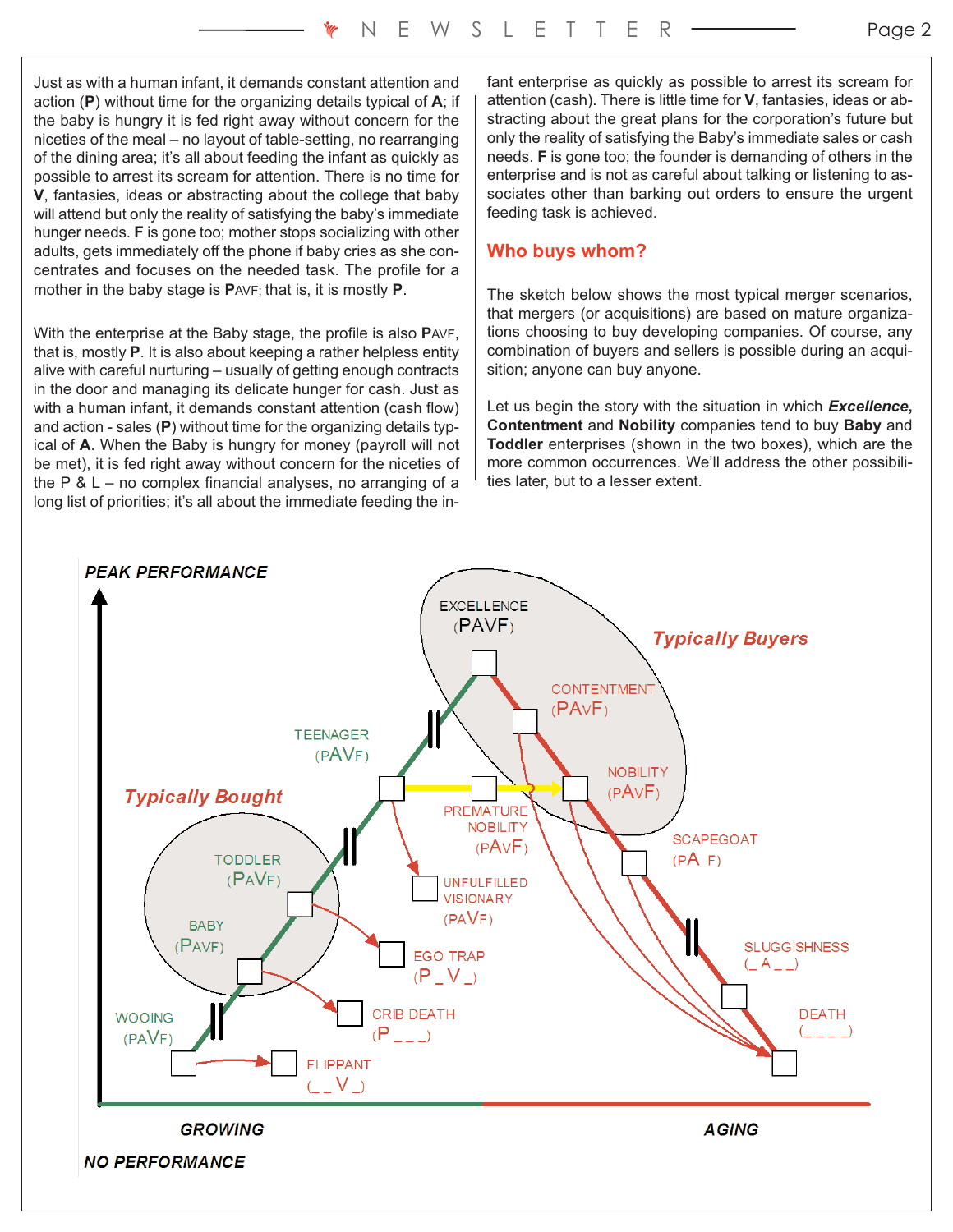#### **Who buys whom?**

#### Chart 1

| <b>STAGE OF</b><br><b>BUYER</b> | <b>WHY THESE BUYERS BUY</b>                                                                                                                                                                                                                                                                       |  |  |  |
|---------------------------------|---------------------------------------------------------------------------------------------------------------------------------------------------------------------------------------------------------------------------------------------------------------------------------------------------|--|--|--|
| Baby                            | Because they have venture capital to make a<br>strategic move. Ambitions often exceed reality                                                                                                                                                                                                     |  |  |  |
| Toddler                         | Because, unable to focus, they cannot pass up<br>an "opportunity"                                                                                                                                                                                                                                 |  |  |  |
| Teenager                        | As a distraction for the founders.<br>$\cdot$ from conflict between the founder (V) & the<br>hired decision-maker (A).<br>• because the company has been too long in one<br>line of business. As a still-evolving enterprise,<br>wants to move to a new opportunistic product or<br>service line. |  |  |  |
| <b>Excellence</b>               | For strategic positioning.<br>To find good managers                                                                                                                                                                                                                                               |  |  |  |
| Contentment                     | To regain noticeable decrease in own innovation                                                                                                                                                                                                                                                   |  |  |  |
| Nobility                        | To regain dropping sales and dropping markets.<br>To use up excess cash                                                                                                                                                                                                                           |  |  |  |
| Scapegoat                       | As a distraction from problems                                                                                                                                                                                                                                                                    |  |  |  |
| Sluggishness                    | Because the company, having an unreal view of<br>its own picture, thinks it is still in the game                                                                                                                                                                                                  |  |  |  |
| Chart 2                         |                                                                                                                                                                                                                                                                                                   |  |  |  |
| <b>STAGE OF</b><br>SFI I FR     | <b>WHY THESE SELLERS SELL</b>                                                                                                                                                                                                                                                                     |  |  |  |

| <b>STAGE OF</b><br><b>ISELLER</b> | <b>WHY THESE SELLERS SELL</b>                                                                                                                                                                                                                                                                                    |
|-----------------------------------|------------------------------------------------------------------------------------------------------------------------------------------------------------------------------------------------------------------------------------------------------------------------------------------------------------------|
| All stages                        | Need of cash.<br>To realize value for their innovation and hard<br>lwork.<br>To gain business experience and learn from as<br>well as the stability of a "parent" who has "al-<br>ready been there".<br>To improve their strategic position.<br>To get a referee to deal with considerable internal<br>confiicts |

Chart 3

| <b>STAGE OF</b><br><b>COMPANY</b><br><b>BEING AC-</b><br><b>QUIRED</b> | <b>WHY THEY ARE BEING BOUGHT</b>                                                                     |  |  |
|------------------------------------------------------------------------|------------------------------------------------------------------------------------------------------|--|--|
| Baby                                                                   | For their innovation                                                                                 |  |  |
| Toddler                                                                | For their innovations; they offer more stability<br>than Baby                                        |  |  |
| Teenager                                                               | For their proven product, track record, and some<br>professional management                          |  |  |
| <b>Excellence</b>                                                      | For being recognized gold mines of opportunity.<br>For buyers' overall strategic purposes            |  |  |
| Contentment                                                            | For their good history and reputation; buyer usu-<br>ally thinks this company is at Excellence stage |  |  |
| Nobility                                                               | For their cash<br>For their history and reputation – often faultily<br>perceived                     |  |  |
| Scapegoat                                                              | As a political decision to prop up fading ghosts of<br>Scapegoat                                     |  |  |
| Sluggishness                                                           | For buyers who mistakenly think old, established<br>companies at low prices are great bargains       |  |  |

#### **How dysfunctionality is created**

Mergers result, 80% of time, in dysfunctional parenting. Why? The new non-blood parents have certain established ways of doing things. They expect the child to conform to those ways. Irreconcilable difficulties ensue. Those differences are detailed in the table of Appendix 2.

#### **The most common merger**

Without a doubt the most common merger is the purchase of a Toddler by Nobility (see also #9 of Appendix 2, below).

Chart 4

| <b>Seller</b>  | <b>Seller</b> | <b>Buyer</b>    | <b>Buyer</b> |
|----------------|---------------|-----------------|--------------|
| (bought)       | <b>Style</b>  | (owner)         | <b>Style</b> |
| <b>Toddler</b> | <b>PAVF</b>   | <b>Nobility</b> | <b>PAVF</b>  |

First, notice, above, that the PAVF of the buyer and the seller are opposites; where one's characteristic is high, the other's characteristic is low and vice-versa. This is key, and the source of the failure of such mergers — a clear case of opposites attracting.

Where are the power, the money, and the experience in this union? They are in **Nobility**. **Nobility**, with its power, pushes **Toddler** around if **Toddler** isn't cooperative with the aims of **Nobility**.

What do the differences mean?

#### **P**:

**Toddler** (**P**) tries to push aggressively, but **Nobility**, lacking a strong **P**, has no sense of urgency and takes "forever" to respond, causing crippling delays and frustration. **Toddler**, on the other hand, with its strong **P**, is quick to react, is light on its feet; it doesn't understand, and is intolerant of, **Nobility's** delays.

#### **A**:

**Nobility** forces **A** (rules, forms, procedures and red tape) on **Toddler** who, lacking a strong **A**, is not ready for it. **Toddler** not only does not like it, but cannot handle it. The **A** feels, to a **Toddler**, like a straightjacket—the burden of an unnecessary encumbrance.

#### **V**:

While **Nobility** bought the **Toddler** company for its innovation, **Nobility** with its low **V** is risk adverse and therefore frightened by the new "wild" ideas of the **Toddler**. **Nobility** squashes **Toddler's** independent thought (**P**), replacing it with the group thought (**F**) of **Nobility**.

#### **F**:

**Nobility** forces **F** (group decisions, social functions) on **Toddler**, who can't afford the luxury of it at this time.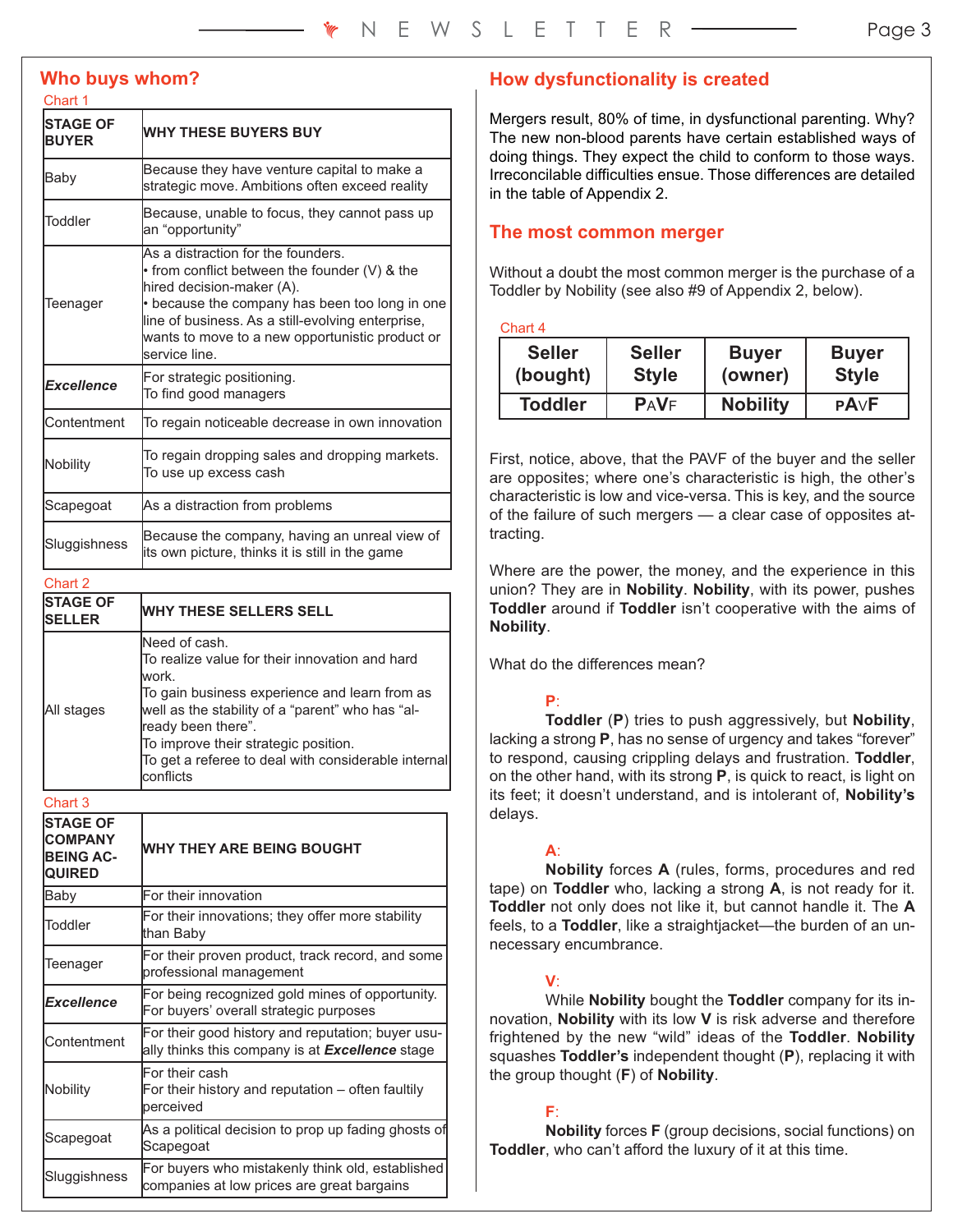#### Eventually,

**Nobility** rewards and promotes those from the **Toddler** company who think like **Nobility**, namely the **A**'s and **F**'s.

The **P**'s and **V**'s within the **Toddler** company are not encouraged; they become disenchanted and leave or are forced out.

The **Toddler** PAVF has its **P** and **V** squashed and is left with equal but small amount of PAVF. It is a compromise company; it can no longer survive as a **Toddler**—or anything else.

#### **The range of merger possibilities**

Every stage in the evolutionary cycle has the potential to merge with any other. In Appendix 2, we list 12 of the more common possibilities.

#### **Making mergers work**

Let me state here that at the outset there must be a tolerance for those company elements that are different than your own. This is called 'respect'. Young companies must be allowed to behave like young companies do. Just because you dress a **Toddler** like an adult, you cannot expect it to behave like an adult. Each enterprise at a different point on the Evolution Pyramid must be allowed to behave its own natural way—to go through its natural evolutionary and maturing processes. Each

stage requires different units, different goals, different leadership, and different incentives<sup>3</sup>. details how to make organizational mergers work. Chapter 13, Section 3 of Reference 1 gives a brief glimpse.

The key to making mergers work is to incorporate the acquired firm into the progressive phase of the Evolution Pyramid that suits its evolutionary stage. Then nurture the company up the Pyramid stage-by-stage to *Excellence*.

W. E. Caswell

© W. E. Caswell, 2006

#### **References:**

1. Caswell, W., *The Climb to Excellence*, Volume II of the 12- Part Series, *The Respect Revolution*, General Store Publishing Company, Renfrew ON, 2006

2. Caswell, W., *Planning, Strategy and Structure*, Volume VIII, Chapters 11 and 12, part of the 12-Part Series, *The Respect Revolution*, Caswell Press, Ottawa ON, 2006.

3. Adizes, I., *Corporate Lifecycles*, Englewood Cliffs, NJ: Prentice Hall, 1988.

<sup>3</sup> See reference 2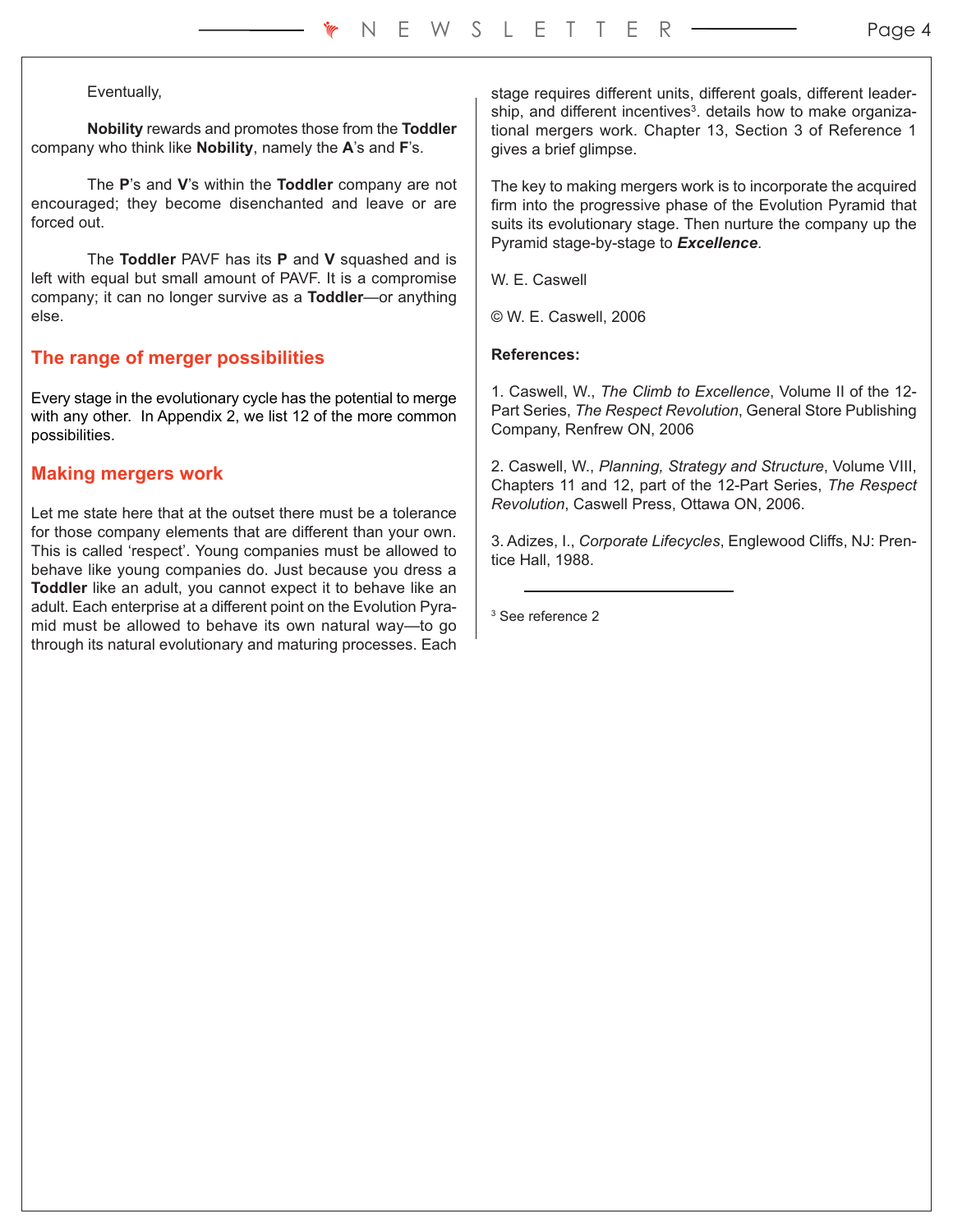

**Wooing** is the dreaming stage. "If only we could start a company, together we could make a fortune."

Next comes the conception of a **Baby** enterprise that will have a high activity level aimed at sales in order to survive. "Busyness" reigns supreme. Like a human baby, the **Baby** organization cannot be left alone.

The **Toddler** produces its products at an increasing exciting pace, expanding its sales with little regard to gross margins. Being so young, it is extremely flexible. It now can walk on its own two feet financially.

The **Teenager** installs order, to gain control over growing chaos, adding seasoned administrators. The enterprise's goal is "to optimize" – to work smarter. Struggles develop between the old staff and new.

At *Excellence*, every thing is in balance, balanced PAVF, flexibility vs. control, authority & responsibility.

Most companies slip from *Excellence* by being arrogant and complacent going to the **Contentment** phase.

A **Nobility** company has the signs of past success—large, prestigious offices and lots of recognition. Growth goals have been replaced with being politically correct and avoiding risk. It wears a false mask

A **Scapegoat** company's turf wars and backstabbing lead to a focus on "who" caused the problem instead on "how" to improve. Internal warfare leaves little time for clients, who are often viewed as a nuisance.

**Sluggishness** phase depends on outside financial subsidy to survive. It has an oversized bureaucracy with a myriad of procedures, which everyone has difficulty with. Many controls in place, but no one is in control.

**Death** occurs when the subsidy, the life-support system, has been pulled away from the **Sluggishness** patient. It's over.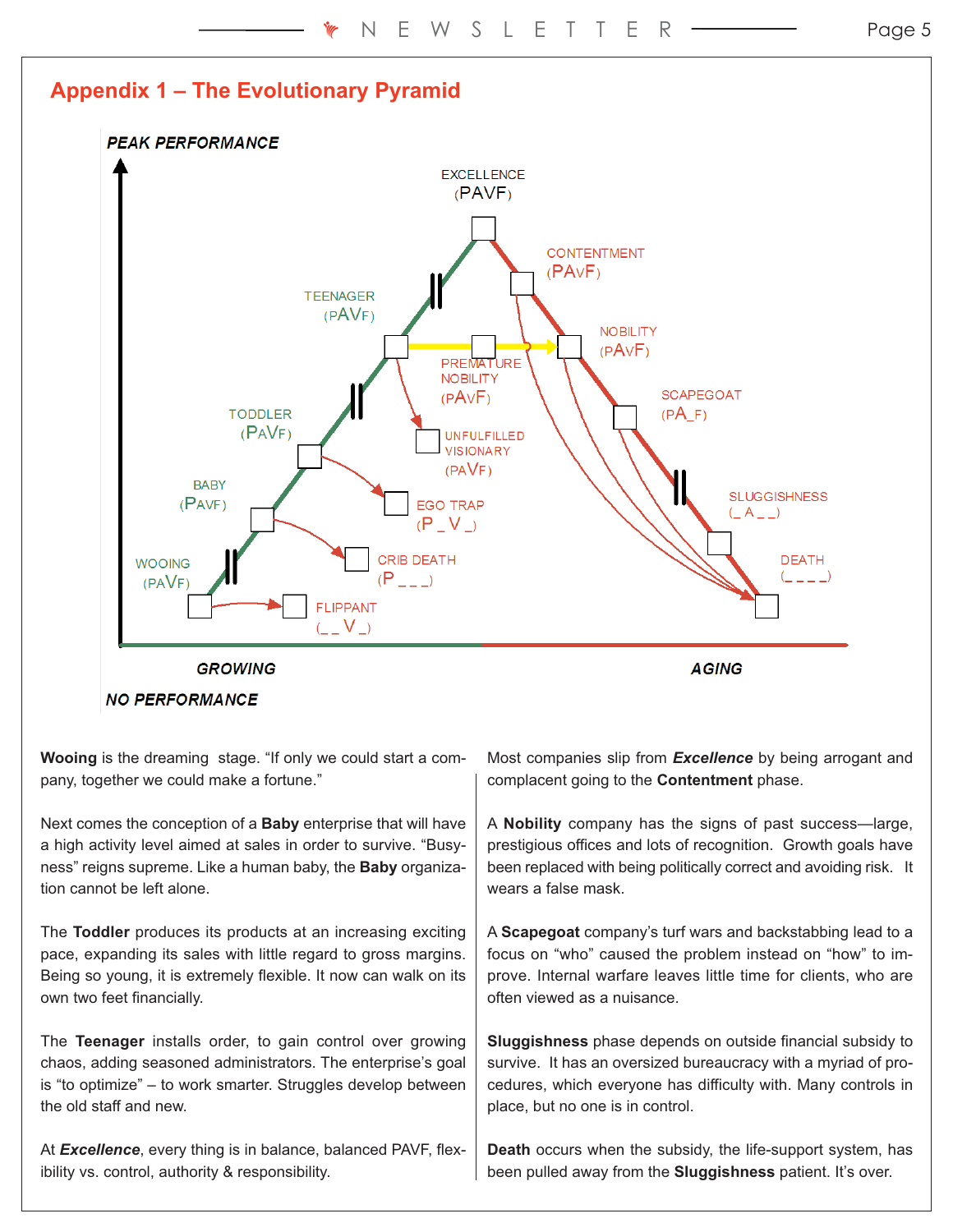## **Appendix 2 - Explaining the range of merger possibilities**

Forming the usual buyers and sellers into a table, we find:

#### Chart 5

| Seller (bought) | <b>Seller's Dominant</b><br><b>Style</b> | <b>Buyer (owner)</b> | <b>Buyer's Dominant</b><br><b>Style</b> | <b>Main Difference</b><br><b>Characteristics</b> | <b>What it Means</b> |
|-----------------|------------------------------------------|----------------------|-----------------------------------------|--------------------------------------------------|----------------------|
| Baby            | P                                        | <b>Toddler</b>       | <b>PV</b>                               | $\vee$                                           |                      |
|                 | P                                        | Teenager             | <b>AVF</b>                              | <b>PAVF</b>                                      | $\overline{2}$       |
|                 | P                                        | <b>Excellence</b>    | <b>PAVF</b>                             | <b>AVF</b>                                       | 3                    |
|                 | P                                        | Contentment          | <b>PAF</b>                              | AF                                               | 4                    |
|                 | P                                        | <b>Nobility</b>      | AF                                      | <b>PAF</b>                                       | 5                    |
| <b>Toddler</b>  | PV                                       | Teenager             | <b>AVF</b>                              | PAF                                              | 6                    |
|                 | PV                                       | <b>Excellence</b>    | <b>PAVF</b>                             | AF                                               | 7                    |
|                 | PV                                       | Contentment          | <b>PAF</b>                              | <b>VAF</b>                                       | 8                    |
|                 | PV                                       | Nobility             | AF                                      | <b>PAVF</b>                                      | 9                    |
| Teenager        | <b>AVF</b>                               | <b>Excellence</b>    | <b>PAVF</b>                             | P                                                | 10                   |
|                 | <b>AVF</b>                               | Contentment          | <b>PAF</b>                              | PV                                               | 11                   |
|                 | AVF                                      | Nobility             | AF                                      | V                                                | 12                   |

Pick the situation you are most familiar with and see if the explanation on the next page rings true. There is a certain amount of repetition in the descriptions below because the PAVF combinations keep recurring. The significance of each of the twelve is as follows:

1. With the buyer (**Toddler**) having more V than the seller (**Baby**), the buyer will impose more V on the **Baby** and then wonder why the **Baby** cannot produce. **Baby** doesn't have time for visioning and dreaming (V); it needs every ounce of energy to produce (P) the new product or service. Disagreements will ensue. The diversion of **Baby** to visioning (V) means it will probably fail.

2. With the buyer (**Teenager**) having more AVF than the seller (**Baby**), combined with the **Baby's** having more P than the buyer, the buyer will insist that its newly learned processes and procedures (A) be applied to the **Baby**. Perhaps **Teenager** will impose more V on the **Baby,** limiting the **Baby's** ability to produce. **Baby** is not in a position for visioning (V), nor for procedures (A); it needs to direct its full attention to sell and produce (P) its own products. Disagreements will develop. The distraction of **Baby** will ensure that it will fail.

3. With the buyer (*Excellence*) having PAVF and more AVF than the seller (**Baby**), the buyer will probably have enough balance to allow the **Baby** to remain a **Baby**. **Baby** will probably succeed with this tolerant and understanding buyer.

4. With the buyer (**Contentment**) having more AF than the seller (**Baby**), the buyer will inflict its A and F strengths on the **Baby** and then expect the **Baby** to produce (P) when it cannot do both; that is, it cannot produce (P) while simultaneously visioning (V) and engendering cooperation (F). **Baby** can't shoehorn procedures and friendliness (AF) into its busy schedule of producing (P). A total lack of understanding between the two means **Baby** is bound to fail.

5. With the buyer (**Nobility**) having more AF than the seller (**Baby**), the buyer will make sure that more A and F is impressed upon the **Baby** and then fail to appreciate why the **Baby** cannot function as it did before the acquisition. **Baby** cannot absorb the added procedures and friendliness (AF); it needs every ounce of energy to produce the new product or service (P). But **Nobility**, itself lacking in P, doesn't understand the sense of urgency of the cash-strapped **Baby** and keeps tugging it along the path of process, procedures, form and clubbiness. Strong disagreements are bound to happen. The result is that **Baby** is all but guaranteed to fail.

6. With the buyer (**Teenager**) having more AF than the seller (**Toddler**), the buyer will impose doses of A and F on the **Toddler** and then wonder why the **Toddler** slows down. **Toddler** isn't ready yet for procedures and friendliness (AF); it simply isn't structured to absorb it. But **Teenager**, with relatively less P, doesn't appreciate the desperation in the **Toddler** to produce (P) and insists on loading it with administration (A) and friendliness (F), such as with an HR department. Substantial disagreements will result. The unnecessary load on **Toddler** means it will probably fail.

7. With the buyer (*Excellence*) having more AF than